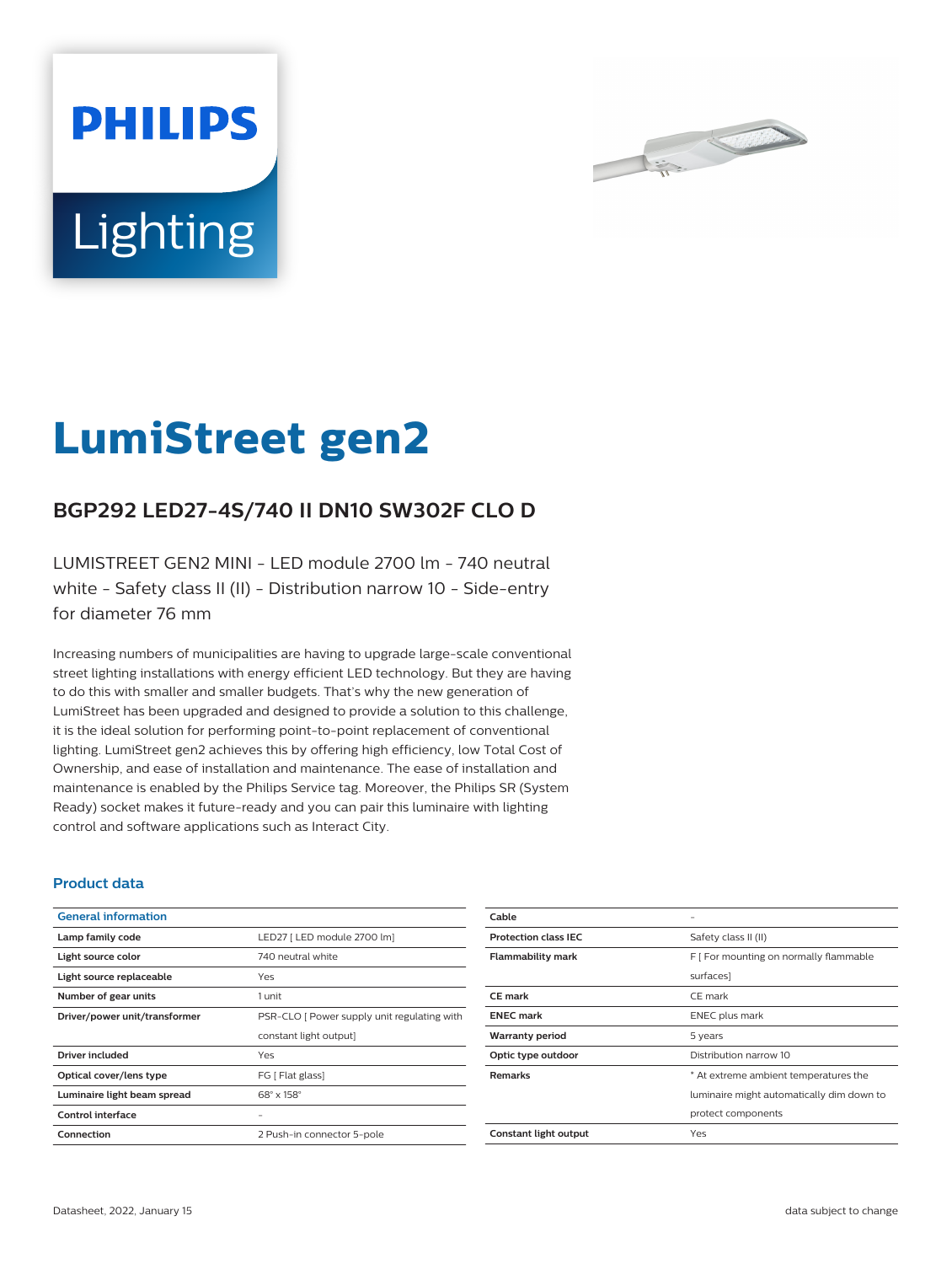### **LumiStreet gen2**

| Number of products on MCB of 16 A type | 26                                             |
|----------------------------------------|------------------------------------------------|
| в                                      |                                                |
| <b>EU RoHS compliant</b>               | Yes                                            |
| Light source engine type               | LED                                            |
| Service tag                            | Yes                                            |
| Serviceability class                   | Class A, luminaire is equipped with            |
|                                        | serviceable parts (when applicable): LED       |
|                                        | board, driver, control units, surge protection |
|                                        | device, optics, front cover and mechanical     |
|                                        | parts                                          |
| <b>Product family code</b>             | BGP292 [ LUMISTREET GEN2 MINI]                 |
|                                        |                                                |
| <b>Light technical</b>                 |                                                |
| Upward light output ratio              | 0                                              |
| Standard tilt angle posttop            | O°                                             |
| Standard tilt angle side entry         | О°                                             |
|                                        |                                                |
| <b>Operating and electrical</b>        |                                                |
| <b>Input Voltage</b>                   | 220 to 240 V                                   |
| <b>Input Frequency</b>                 | 50 to 60 Hz                                    |
| Initial CLO power consumption          | 16.6 W                                         |
| Average CLO power consumption          | 16.8 W                                         |
| End CLO power consumption              | 17 W                                           |
| Inrush current                         | 21 A                                           |
| Inrush time                            | 0.225 ms                                       |
| Power Factor (Min)                     | 0.94                                           |
|                                        |                                                |
| <b>Controls and dimming</b>            |                                                |
| Dimmable                               | Yes                                            |
|                                        |                                                |
| <b>Mechanical and housing</b>          |                                                |
| <b>Housing Material</b>                | Aluminum die-cast                              |
| <b>Reflector material</b>              | Polycarbonate                                  |
| <b>Optic material</b>                  | Polymethyl methacrylate                        |
| Optical cover/lens material            | Glass                                          |
| <b>Fixation material</b>               | Aluminum                                       |
| <b>Mounting device</b>                 | 76S [ Side-entry for diameter 76 mm]           |
| Optical cover/lens shape               | Flat                                           |
| Optical cover/lens finish              | Clear                                          |
| Overall length                         | 620 mm                                         |
| Overall width                          | 234 mm                                         |
| <b>Overall height</b>                  | 95 mm                                          |
| <b>Effective projected area</b>        | $0.0251 \, \text{m}^2$                         |
| Color                                  | Gray                                           |

**Ingress protection code** IP66 [ Dust penetration-protected, jet-proof] **Mech. impact protection code** IK08 [5 J vandal-protected] **Surge Protection (Common/Differential)** Luminaire surge protection level until 6 kV differential mode and 8 kV common mode **Initial performance (IEC compliant) Initial luminous flux (system flux)** 2430 lm Luminous flux tolerance  $+/-7\%$ **Initial LED luminaire efficacy** 146 lm/W **Init. Corr. Color Temperature** 4000 K **Init. Color Rendering Index** 70 **Initial chromaticity** (0.381, 0.379) SDCM <5 **Initial input power** 16.6 W **Power consumption tolerance**  $+/-10\%$ **Init. Color Rendering Index Tolerance** +/-2 **Over time performance (IEC compliant) Control gear failure rate at median useful** 10 % **life 100000 h Lumen maintenance at median useful life\* 100000 h**  $\overline{1100}$ **Application conditions Ambient temperature range**  $-40$  to +50 °C **Performance ambient temperature Tq** 25 °C **Maximum dim level** 0% (digital) **Product data Full product code** 871951407981600 **Order product name** BGP292 LED27-4S/740 II DN10 SW302F CLO D **EAN/UPC - Product** 8719514079816 **Order code** 07981600 **Numerator - Quantity Per Pack** 1 **Numerator - Packs per outer box** 1

**Dimensions (Height x Width x Depth)** 95 x 234 x 620 mm (3.7 x 9.2 x 24.4 in)

**Approval and application**



**Material Nr. (12NC)** 910925866716 **Net Weight (Piece)** 7.260 kg